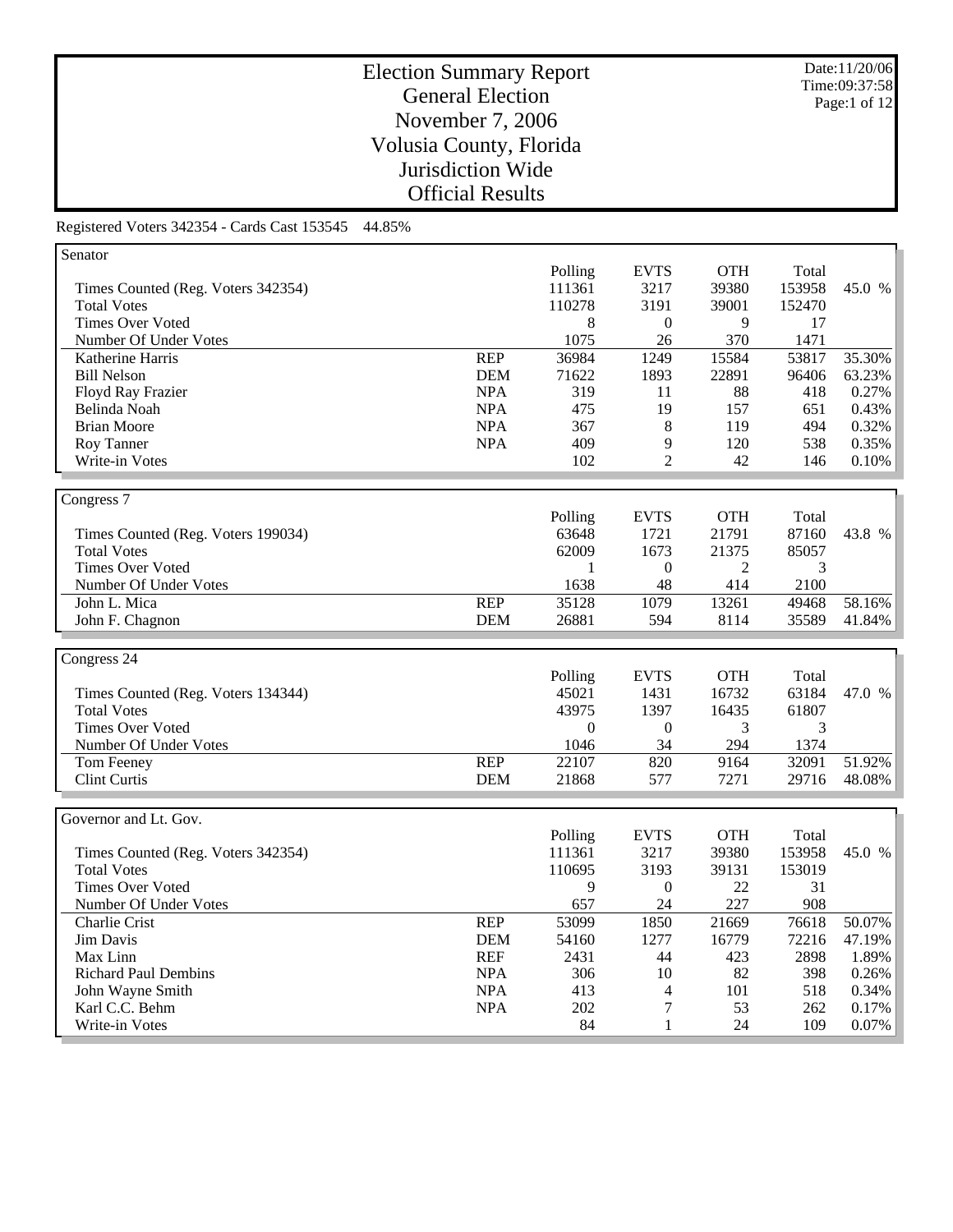Date:11/20/06 Time:09:37:58 Page:2 of 12

# Election Summary Report General Election November 7, 2006 Volusia County, Florida Jurisdiction Wide Official Results

| <b>Attorney General</b>            |            |                  |                  |            |                  |        |
|------------------------------------|------------|------------------|------------------|------------|------------------|--------|
|                                    |            | Polling          | <b>EVTS</b>      | <b>OTH</b> | Total            |        |
| Times Counted (Reg. Voters 342354) |            | 111361           | 3217             | 39380      | 153958           | 45.0 % |
| <b>Total Votes</b>                 |            | 108931           | 3109             | 38719      | 150759           |        |
| <b>Times Over Voted</b>            |            | 3                | $\theta$         | 3          | 6                |        |
| Number Of Under Votes              |            | 2427             | 108              | 658        | 3193             |        |
| <b>Bill McCollum</b>               | <b>REP</b> | 55656            | 1779             | 21428      | 78863            | 52.31% |
|                                    | <b>DEM</b> | 53275            | 1330             | 17291      | 71896            | 47.69% |
| Walter "Skip" Campbe               |            |                  |                  |            |                  |        |
|                                    |            |                  |                  |            |                  |        |
| Chief Financial Officer            |            |                  |                  |            |                  |        |
|                                    |            | Polling          | <b>EVTS</b>      | <b>OTH</b> | Total            |        |
| Times Counted (Reg. Voters 342354) |            | 111361           | 3217             | 39380      | 153958           | 45.0 % |
| <b>Total Votes</b>                 |            | 105947           | 3020             | 37713      | 146680           |        |
| <b>Times Over Voted</b>            |            | 6                | $\theta$         | 1          | 7                |        |
| Number Of Under Votes              |            | 5408             | 197              | 1666       | 7271             |        |
| Tom Lee                            | <b>REP</b> | 44545            | 1467             | 18821      | 64833            | 44.20% |
| Alex Sink                          | <b>DEM</b> | 61402            | 1553             | 18892      | 81847            | 55.80% |
|                                    |            |                  |                  |            |                  |        |
| Commissioner of Agriculture        |            |                  |                  |            |                  |        |
|                                    |            | Polling          | <b>EVTS</b>      | <b>OTH</b> | Total            |        |
| Times Counted (Reg. Voters 342354) |            | 111361           | 3217             | 39380      | 153958           | 45.0 % |
| <b>Total Votes</b>                 |            | 106694           | 2979             | 37921      | 147594           |        |
| <b>Times Over Voted</b>            |            | 4                | $\overline{0}$   | 1          | 5                |        |
| Number Of Under Votes              |            | 4663             | 238              | 1458       | 6359             |        |
|                                    | <b>REP</b> | 56914            |                  | 21839      | 80547            | 54.57% |
| Charles H. Bronson                 |            |                  | 1794             |            |                  |        |
| Eric Copeland                      | <b>DEM</b> | 49780            | 1185             | 16082      | 67047            | 45.43% |
|                                    |            |                  |                  |            |                  |        |
| State Sen 8                        |            |                  |                  |            |                  |        |
|                                    |            | Polling          | <b>EVTS</b>      | <b>OTH</b> | Total            |        |
| Times Counted (Reg. Voters 27683)  |            | 10858            | 136              | 3529       | 14523            | 52.5 % |
| <b>Total Votes</b>                 |            | 7836             | 104              | 2560       | 10500            |        |
| <b>Times Over Voted</b>            |            | $\boldsymbol{0}$ | $\boldsymbol{0}$ | $\theta$   | $\boldsymbol{0}$ |        |
| Number Of Under Votes              |            | 3022             | 32               | 969        | 4023             |        |
| James E. "Jim" King                | <b>REP</b> | 7399             | 103              | 2425       | 9927             | 94.54% |
| Write-in Votes                     |            | 437              | 1                | 135        | 573              | 5.46%  |
|                                    |            |                  |                  |            |                  |        |
| State Rep 26                       |            |                  |                  |            |                  |        |
|                                    |            | Polling          | <b>EVTS</b>      | <b>OTH</b> | Total            |        |
| Times Counted (Reg. Voters 108030) |            | 38727            | 1159             | 14297      | 54183            | 50.2 % |
| <b>Total Votes</b>                 |            | 37511            | 1127             | 13908      | 52546            |        |
| <b>Times Over Voted</b>            |            | 1                | $\overline{0}$   | 1          | $\overline{2}$   |        |
| Number Of Under Votes              |            | 1215             | 32               | 388        | 1635             |        |
| Pat Patterson                      | <b>REP</b> | 20201            | 653              | 8214       | 29068            | 55.32% |
|                                    |            |                  |                  |            |                  |        |
| Ronald Cahen                       | <b>DEM</b> | 17310            | 474              | 5694       | 23478            | 44.68% |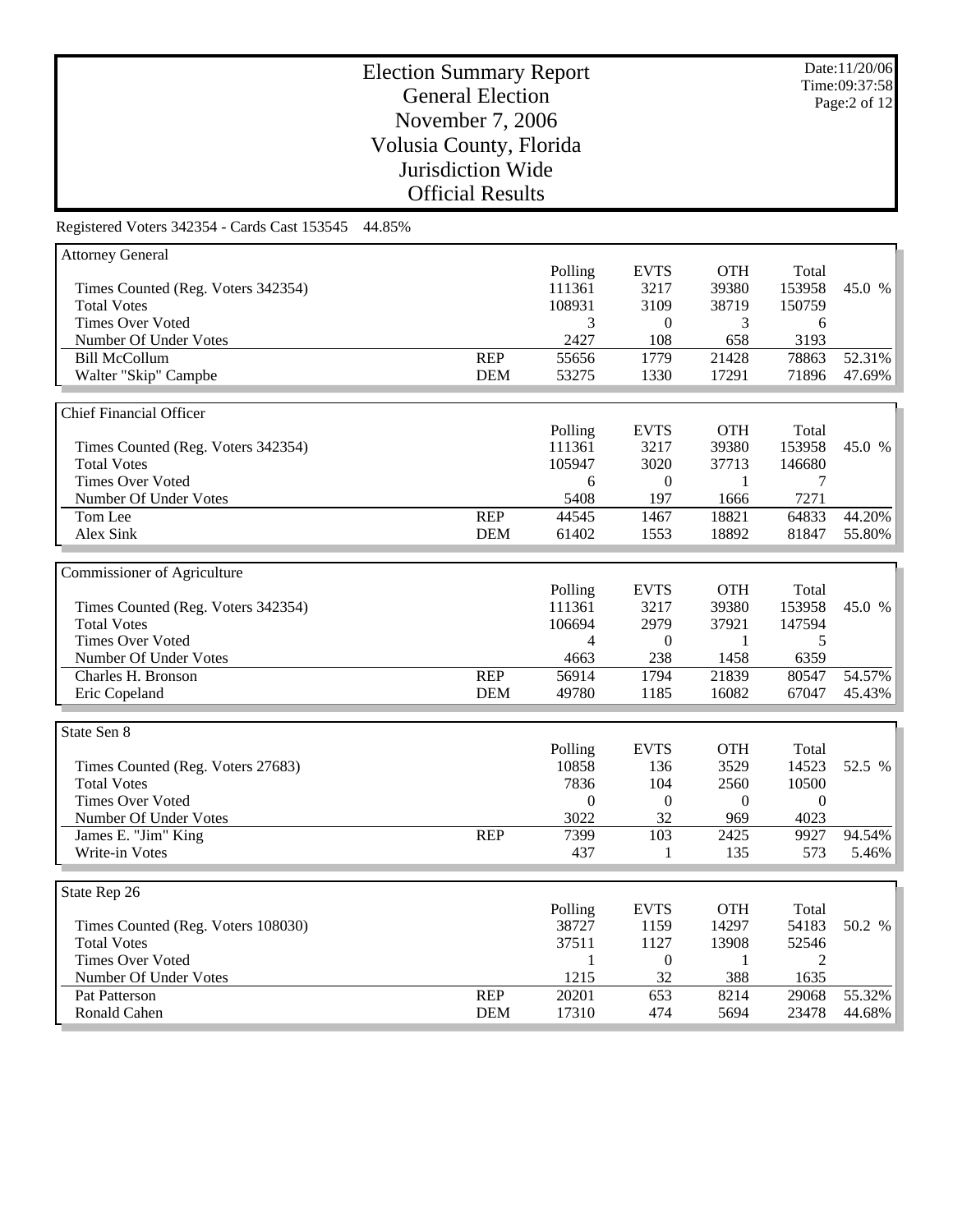Date:11/20/06 Time:09:37:58 Page:3 of 12

# Election Summary Report General Election November 7, 2006 Volusia County, Florida Jurisdiction Wide Official Results

| State Rep 27                       |            |                  |                  |                  |                  |        |
|------------------------------------|------------|------------------|------------------|------------------|------------------|--------|
|                                    |            | Polling          | <b>EVTS</b>      | <b>OTH</b>       | Total            |        |
| Times Counted (Reg. Voters 88579)  |            | 25207            | 390              | 7476             | 33073            | 37.3 % |
| <b>Total Votes</b>                 |            | 24657            | 382              | 7320             | 32359            |        |
| <b>Times Over Voted</b>            |            | $\theta$         | $\overline{0}$   | 1                | 1                |        |
|                                    |            | 550              |                  | 155              |                  |        |
| Number Of Under Votes              |            |                  | 8                |                  | 713              |        |
| Dave Hood                          | <b>REP</b> | 9247             | 179              | 3281             | 12707            | 39.27% |
| Joyce Cusack                       | <b>DEM</b> | 15410            | 203              | 4039             | 19652            | 60.73% |
|                                    |            |                  |                  |                  |                  |        |
| State Rep 28                       |            |                  |                  |                  |                  |        |
|                                    |            | Polling          | <b>EVTS</b>      | <b>OTH</b>       | Total            |        |
| Times Counted (Reg. Voters 112516) |            | 37716            | 1309             | 14551            | 53576            | 47.6 % |
| <b>Total Votes</b>                 |            | 36709            | 1275             | 14220            | 52204            |        |
| <b>Times Over Voted</b>            |            | 2                | $\boldsymbol{0}$ | 2                | 4                |        |
| Number Of Under Votes              |            | 1005             | 34               | 329              | 1368             |        |
|                                    | <b>REP</b> | 20721            | 780              |                  |                  | 57.02% |
| Dorothy L. Hukill                  |            |                  |                  | 8266             | 29767            |        |
| William Smalley                    | <b>DEM</b> | 15988            | 495              | 5954             | 22437            | 42.98% |
|                                    |            |                  |                  |                  |                  |        |
| State Rep 33                       |            |                  |                  |                  |                  |        |
|                                    |            | Polling          | <b>EVTS</b>      | <b>OTH</b>       | Total            |        |
| Times Counted (Reg. Voters 7160)   |            | 2037             | 108              | 723              | 2868             | 40.1 % |
| <b>Total Votes</b>                 |            | 1977             | 105              | 699              | 2781             |        |
| <b>Times Over Voted</b>            |            | $\boldsymbol{0}$ | $\boldsymbol{0}$ | $\boldsymbol{0}$ | $\boldsymbol{0}$ |        |
| Number Of Under Votes              |            | 60               | 3                | 24               | 87               |        |
| Sandra "Sandy" Adams               | <b>REP</b> | 1101             | 67               | 441              | 1609             | 57.86% |
| Ernie Langdon                      | <b>DEM</b> | 797              | 34               | 244              | 1075             | 38.66% |
|                                    |            |                  |                  |                  |                  |        |
| Franklin Perez                     | <b>NPA</b> | 79               | $\overline{4}$   | 14               | 97               | 3.49%  |
|                                    |            |                  |                  |                  |                  |        |
| Supreme Court Lewis                |            |                  |                  |                  |                  |        |
|                                    |            | Polling          | <b>EVTS</b>      | <b>OTH</b>       | Total            |        |
| Times Counted (Reg. Voters 342354) |            | 111361           | 3217             | 39380            | 153958           | 45.0 % |
| <b>Total Votes</b>                 |            | 96980            | 2782             | 33323            | 133085           |        |
| <b>Times Over Voted</b>            |            | 3                | $\overline{0}$   | 11               | 14               |        |
| Number Of Under Votes              |            | 14378            | 435              | 6046             | 20859            |        |
| <b>YES</b>                         |            | 64669            | 1863             | 21748            | 88280            | 66.33% |
| NO                                 |            | 32311            | 919              | 11575            | 44805            | 33.67% |
|                                    |            |                  |                  |                  |                  |        |
|                                    |            |                  |                  |                  |                  |        |
| <b>Supreme Court Pariente</b>      |            |                  |                  |                  |                  |        |
|                                    |            | Polling          | <b>EVTS</b>      | <b>OTH</b>       | Total            |        |
| Times Counted (Reg. Voters 342354) |            | 111361           | 3217             | 39380            | 153958           | 45.0 % |
| <b>Total Votes</b>                 |            | 95796            | 2795             | 33081            | 131672           |        |
| <b>Times Over Voted</b>            |            | 4                | $\overline{0}$   | 8                | 12               |        |
| Number Of Under Votes              |            | 15561            | 422              | 6291             | 22274            |        |
| <b>YES</b>                         |            | 64686            | 1897             | 21659            | 88242            | 67.02% |
| NO                                 |            | 31110            | 898              | 11422            | 43430            | 32.98% |
|                                    |            |                  |                  |                  |                  |        |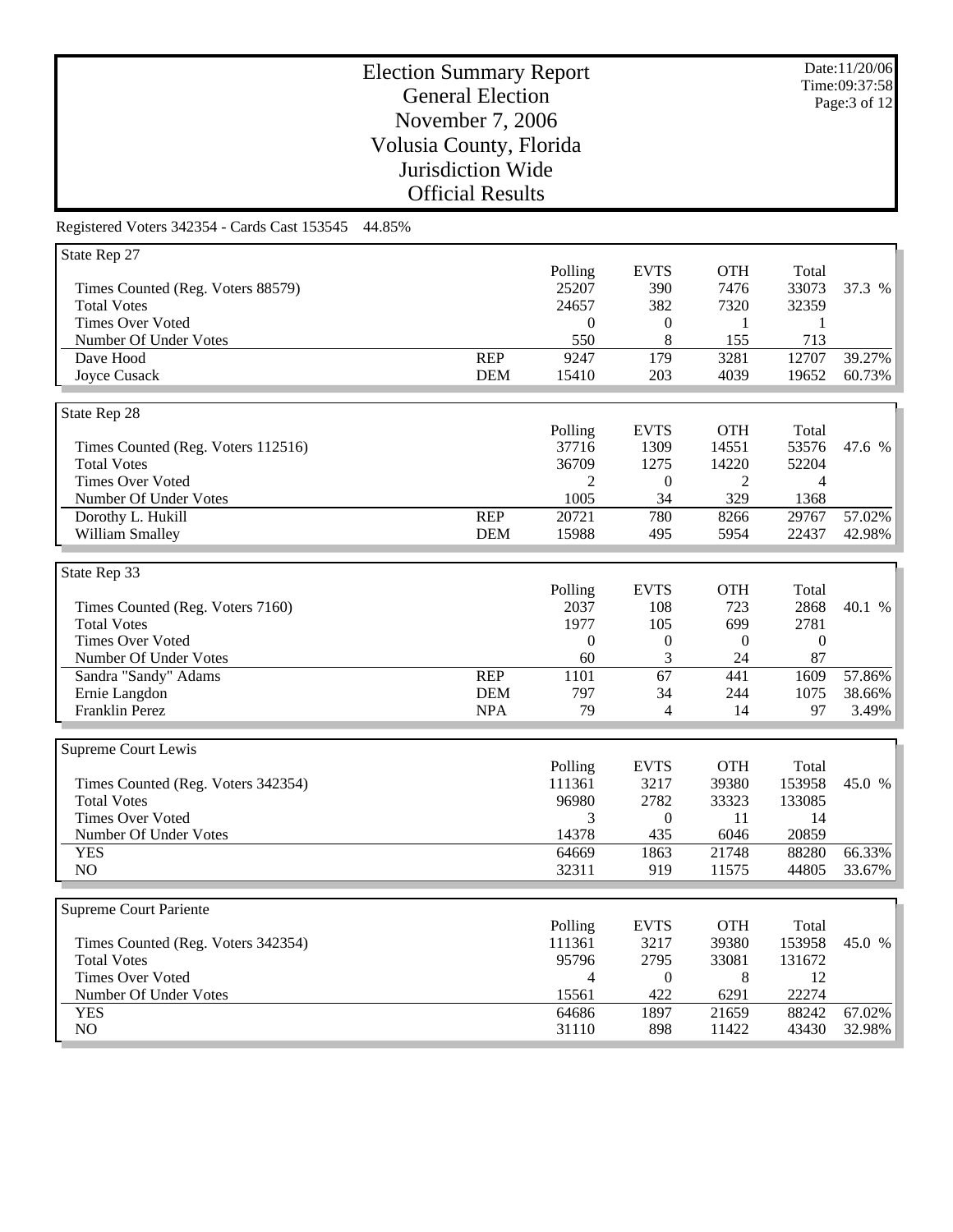Date:11/20/06 Time:09:37:58 Page:4 of 12

# Election Summary Report General Election November 7, 2006 Volusia County, Florida Jurisdiction Wide Official Results

| Supreme Court Quince               |                |                  |            |                |        |
|------------------------------------|----------------|------------------|------------|----------------|--------|
|                                    | Polling        | <b>EVTS</b>      | <b>OTH</b> | Total          |        |
| Times Counted (Reg. Voters 342354) | 111361         | 3217             | 39380      | 153958         | 45.0 % |
| <b>Total Votes</b>                 | 96023          | 2834             | 33007      | 131864         |        |
| <b>Times Over Voted</b>            | $\overline{4}$ | $\boldsymbol{0}$ | 8          | 12             |        |
| Number Of Under Votes              | 15334          | 383              | 6365       | 22082          |        |
| <b>YES</b>                         | 65296          | 1937             | 21804      | 89037          | 67.52% |
| NO                                 | 30727          | 897              | 11203      | 42827          | 32.48% |
|                                    |                |                  |            |                |        |
| District Court of Appeal           |                |                  |            |                |        |
|                                    | Polling        | <b>EVTS</b>      | <b>OTH</b> | Total          |        |
| Times Counted (Reg. Voters 342354) | 111361         | 3217             | 39380      | 153958         | 45.0 % |
| <b>Total Votes</b>                 | 95507          | 2786             | 32647      | 130940         |        |
| <b>Times Over Voted</b>            | $\overline{2}$ | $\boldsymbol{0}$ | 4          | 6              |        |
| Number Of Under Votes              | 15852          | 431              | 6729       | 23012          |        |
| <b>YES</b>                         | 65764          | 1916             | 22058      | 89738          | 68.53% |
| NO                                 | 29743          | 870              | 10589      | 41202          | 31.47% |
|                                    |                |                  |            |                |        |
| 7th Circuit Judge 27               |                |                  |            |                |        |
|                                    | Polling        | <b>EVTS</b>      | <b>OTH</b> | Total          |        |
| Times Counted (Reg. Voters 342354) | 111361         | 3217             | 39380      | 153958         | 45.0 % |
| <b>Total Votes</b>                 | 90799          | 2674             | 30628      | 124101         |        |
| <b>Times Over Voted</b>            | 6              | $\boldsymbol{0}$ | 11         | 17             |        |
| Number Of Under Votes              | 20556          | 543              | 8741       | 29840          |        |
| Clyde E. Wolfe                     | 57077          | 1658             | 19196      | 77931          | 62.80% |
| Luis Bustamante                    | 33722          | 1016             | 11432      | 46170          | 37.20% |
|                                    |                |                  |            |                |        |
|                                    |                |                  |            |                |        |
| County Court Judge 5               |                |                  |            |                |        |
|                                    | Polling        | <b>EVTS</b>      | <b>OTH</b> | Total          |        |
| Times Counted (Reg. Voters 342354) | 111361         | 3217             | 39380      | 153958         | 45.0 % |
| <b>Total Votes</b>                 | 91319          | 2660             | 31416      | 125395         |        |
| <b>Times Over Voted</b>            | 7              | $\boldsymbol{0}$ | 6          | 13             |        |
| Number Of Under Votes              | 20035          | 557              | 7958       | 28550          |        |
| Dawn "Pam" Fields                  | 55091          | 1602             | 17680      | 74373          | 59.31% |
| Frank Roche                        | 36228          | 1058             | 13736      | 51022          | 40.69% |
|                                    |                |                  |            |                |        |
| School Board 3                     |                |                  |            |                |        |
|                                    | Polling        | <b>EVTS</b>      | <b>OTH</b> | Total          |        |
| Times Counted (Reg. Voters 74875)  | 25519          | 978              | 10088      | 36585          | 48.9 % |
| <b>Total Votes</b>                 | 22257          | 868              | 8704       | 31829          |        |
| <b>Times Over Voted</b>            | $\mathbf{1}$   | $\mathbf{0}$     | 3          | $\overline{4}$ |        |
| Number Of Under Votes              | 3261           | 110              | 1381       | 4752           |        |
| Deb Denys                          | 10724          | 474              | 4309       | 15507          | 48.72% |
| Stan Schmidt                       | 11533          | 394              | 4395       | 16322          | 51.28% |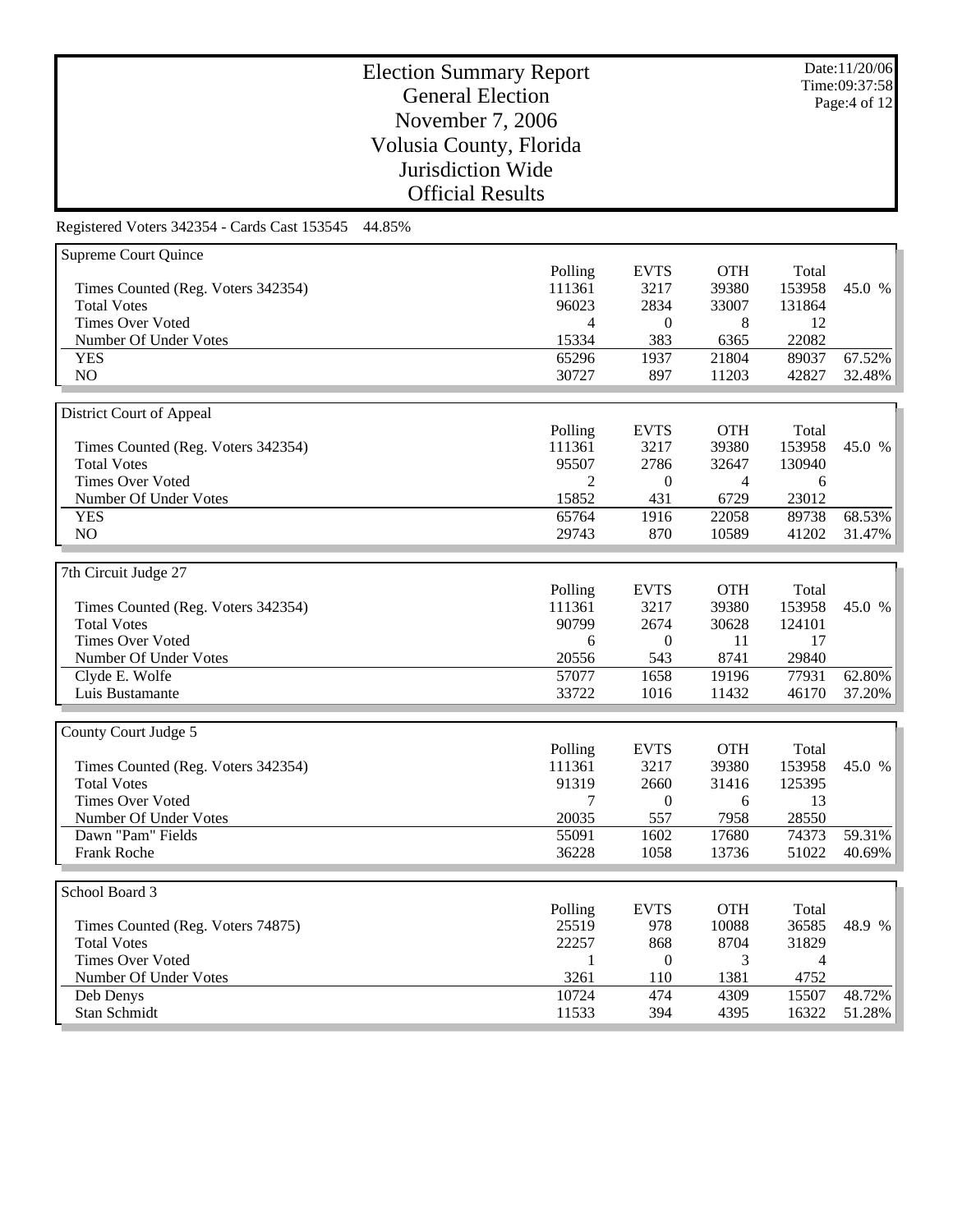Date:11/20/06 Time:09:37:58 Page:5 of 12

# Election Summary Report General Election November 7, 2006 Volusia County, Florida Jurisdiction Wide Official Results

| County Council 1                   |          |                  |                |                |        |
|------------------------------------|----------|------------------|----------------|----------------|--------|
|                                    | Polling  | <b>EVTS</b>      | <b>OTH</b>     | Total          |        |
| Times Counted (Reg. Voters 61492)  | 20131    | 703              | 7760           | 28594          | 46.5 % |
| <b>Total Votes</b>                 | 18519    | 645              | 7057           | 26221          |        |
| <b>Times Over Voted</b>            | 1        | $\overline{0}$   | 2              | 3              |        |
| Number Of Under Votes              | 1611     | 58               | 701            | 2370           |        |
| Andy Kelly                         | 9368     | 325              | 3776           | 13469          | 51.37% |
| Charles Paiva                      | 9151     | 320              | 3281           | 12752          | 48.63% |
|                                    |          |                  |                |                |        |
| County Council 3                   |          |                  |                |                |        |
|                                    | Polling  | <b>EVTS</b>      | <b>OTH</b>     | Total          |        |
| Times Counted (Reg. Voters 74875)  | 25519    | 978              | 10088          | 36585          | 48.9 % |
| <b>Total Votes</b>                 | 22041    | 858              | 8604           | 31503          |        |
| <b>Times Over Voted</b>            | $\theta$ | $\mathbf{0}$     | 2              | $\overline{2}$ |        |
|                                    |          |                  |                |                |        |
| Number Of Under Votes              | 3478     | 120              | 1482           | 5080           |        |
| Jack Hayman                        | 11191    | 496              | 4598           | 16285          | 51.69% |
| Barbara J. Herrin                  | 10850    | 362              | 4006           | 15218          | 48.31% |
|                                    |          |                  |                |                |        |
| County Council 5                   |          |                  |                |                |        |
|                                    | Polling  | <b>EVTS</b>      | <b>OTH</b>     | Total          |        |
| Times Counted (Reg. Voters 71933)  | 20556    | 925              | 7136           | 28617          | 39.8 % |
| <b>Total Votes</b>                 | 18675    | 866              | 6570           | 26111          |        |
| <b>Times Over Voted</b>            | 1        | $\overline{0}$   | $\overline{0}$ | 1              |        |
| Number Of Under Votes              | 1880     | 59               | 566            | 2505           |        |
| John Masiarczyk Sr.                | 8182     | 413              | 3019           | 11614          | 44.48% |
| Patricia Northey                   | 10493    | 453              | 3551           | 14497          | 55.52% |
|                                    |          |                  |                |                |        |
| Soil Water 1                       |          |                  |                |                |        |
|                                    | Polling  | <b>EVTS</b>      | <b>OTH</b>     | Total          |        |
| Times Counted (Reg. Voters 342354) | 111361   | 3217             | 39380          | 153958         | 45.0 % |
| <b>Total Votes</b>                 | 87480    | 2565             | 29417          | 119462         |        |
| <b>Times Over Voted</b>            | 3        | $\boldsymbol{0}$ | 2              | 5              |        |
| Number Of Under Votes              | 23878    | 652              | 9961           | 34491          |        |
| Tony M. Cole                       | 49493    | 1581             | 17818          | 68892          | 57.67% |
| Solomon David Greene               | 37987    | 984              | 11599          | 50570          | 42.33% |
|                                    |          |                  |                |                |        |
| Soil Water 2                       |          |                  |                |                |        |
|                                    | Polling  | <b>EVTS</b>      | <b>OTH</b>     | Total          |        |
|                                    | 111361   | 3217             | 39380          | 153958         | 45.0 % |
| Times Counted (Reg. Voters 342354) |          |                  |                |                |        |
| <b>Total Votes</b>                 | 88063    | 2570             | 29762          | 120395         |        |
| <b>Times Over Voted</b>            | 6        | $\overline{0}$   | $\overline{4}$ | 10             |        |
| Number Of Under Votes              | 23292    | 647              | 9614           | 33553          | 49.22% |
| <b>Mark Garrett</b>                | 42787    | 1366             | 15101          | 59254          |        |
| Michele Moen                       | 45276    | 1204             | 14661          | 61141          | 50.78% |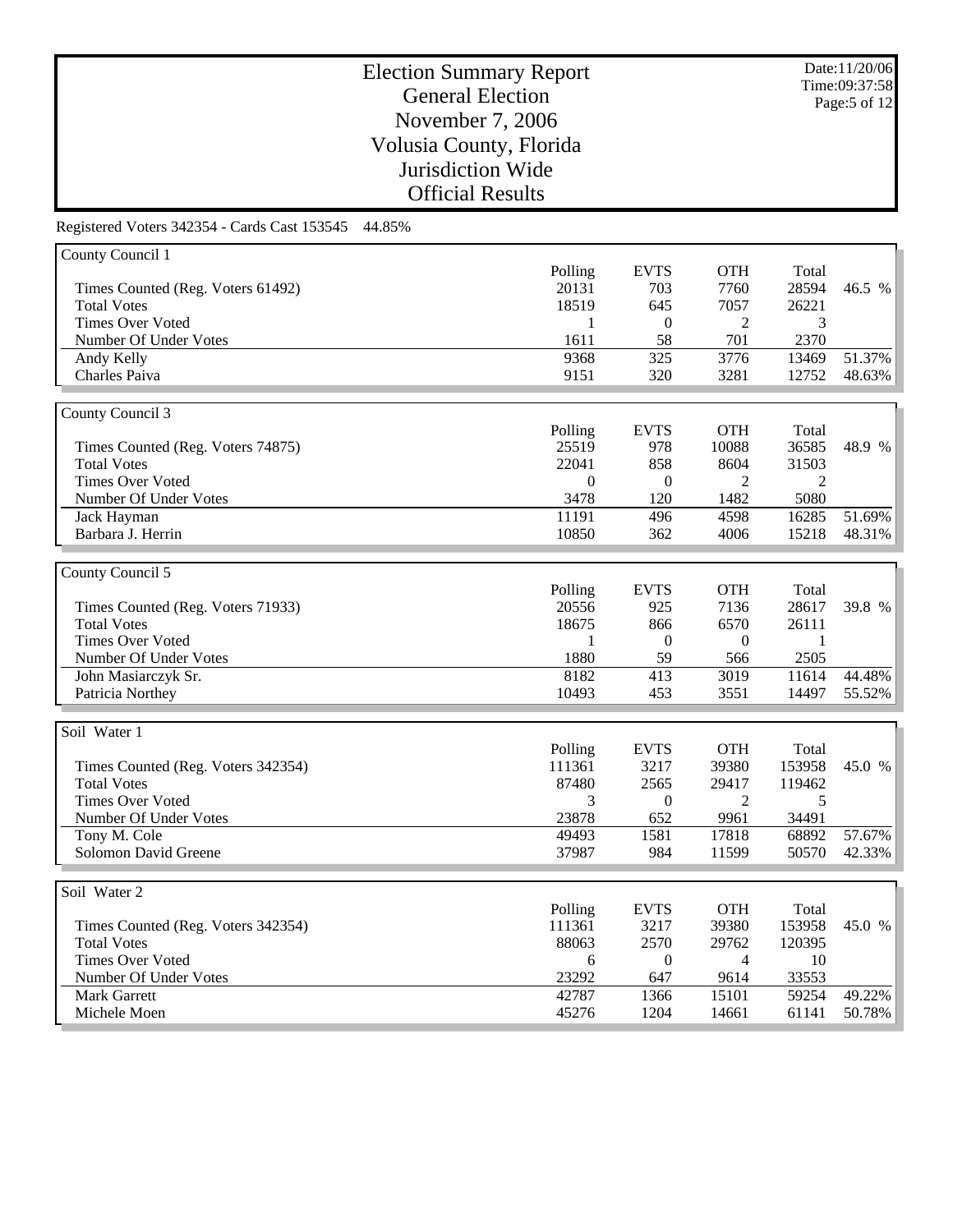Date:11/20/06 Time:09:37:58 Page:6 of 12

# Election Summary Report General Election November 7, 2006 Volusia County, Florida Jurisdiction Wide Official Results

| Polling<br><b>EVTS</b><br><b>OTH</b><br>Total<br>111361<br>3217<br>39380<br>153958<br>Times Counted (Reg. Voters 342354)<br>45.0 %<br>88426<br>2572<br><b>Total Votes</b><br>30092<br>121090<br><b>Times Over Voted</b><br>$\overline{0}$<br>2<br>4<br>6<br>22931<br>32862<br>Number Of Under Votes<br>645<br>9286<br>53063<br>1622<br>18760<br>73445<br>60.65%<br>Don Spence<br>Earl W. Ziebarth Jr.<br>35363<br>39.35%<br>950<br>11332<br>47645<br>LH Commissioner 2<br>Polling<br><b>EVTS</b><br><b>OTH</b><br>Total<br>831<br>141<br>982<br>50.3 %<br>Times Counted (Reg. Voters 1953)<br>10<br><b>Total Votes</b><br>794<br>126<br>8<br>928<br><b>Times Over Voted</b><br>$\theta$<br>$\mathbf{0}$<br>$\mathbf{0}$<br>$\overline{0}$<br>37<br>$\mathfrak{2}$<br>Number Of Under Votes<br>15<br>54<br>$\overline{58}$<br>Vernon J. Burton<br>369<br>$\overline{4}$<br>431<br>46.44%<br>Alan "Cookie" Cooke<br>425<br>68<br>497<br>53.56%<br>$\overline{4}$<br>OH Commission Seat 1<br>Polling<br><b>EVTS</b><br><b>OTH</b><br>Total<br>547<br>125<br>684<br>50.7 %<br>Times Counted (Reg. Voters 1350)<br>12<br><b>Total Votes</b><br>518<br>10<br>644<br>116<br><b>Times Over Voted</b><br>$\boldsymbol{0}$<br>$\Omega$<br>$\overline{0}$<br>$\overline{0}$<br>29<br>$\overline{2}$<br>9<br>Number Of Under Votes<br>40<br>45.19%<br>253<br>$\mathbf{1}$<br>37<br>Darry L. Evans<br>291<br><b>Bill Marcello</b><br>265<br>79<br>353<br>54.81%<br>9<br>OH Commission Seat 5<br>Polling<br><b>EVTS</b><br><b>OTH</b><br>Total<br>547<br>125<br>684<br>Times Counted (Reg. Voters 1350)<br>12<br>50.7 %<br><b>Total Votes</b><br>514<br>10<br>120<br>644<br><b>Times Over Voted</b><br>$\theta$<br>$\overline{0}$<br>$\boldsymbol{0}$<br>$\overline{0}$<br>33<br>5<br>40<br>Number Of Under Votes<br>$\overline{c}$<br>290<br>9<br>$\overline{72}$<br>Kathy Bittle<br>371<br>57.61%<br><b>Richard Wheeler</b><br>224<br>48<br>273<br>42.39%<br>1<br>PI Council Seat 2<br><b>EVTS</b><br><b>OTH</b><br>Polling<br>Total<br>1679<br>61.3 %<br>Times Counted (Reg. Voters 2739)<br>1298<br>21<br>360<br><b>Total Votes</b><br>1230<br>20<br>322<br>1572<br><b>Times Over Voted</b><br>$\boldsymbol{0}$<br>$\boldsymbol{0}$<br>$\boldsymbol{0}$<br>$\boldsymbol{0}$<br>38<br>Number Of Under Votes<br>68<br>107<br>1<br>8<br>Tony Goudie<br>763<br>155<br>926<br>58.91%<br>Margaret Ann McCormi<br>41.09%<br>467<br>12<br>167<br>646 | Soil Water 5 |  |  |  |
|------------------------------------------------------------------------------------------------------------------------------------------------------------------------------------------------------------------------------------------------------------------------------------------------------------------------------------------------------------------------------------------------------------------------------------------------------------------------------------------------------------------------------------------------------------------------------------------------------------------------------------------------------------------------------------------------------------------------------------------------------------------------------------------------------------------------------------------------------------------------------------------------------------------------------------------------------------------------------------------------------------------------------------------------------------------------------------------------------------------------------------------------------------------------------------------------------------------------------------------------------------------------------------------------------------------------------------------------------------------------------------------------------------------------------------------------------------------------------------------------------------------------------------------------------------------------------------------------------------------------------------------------------------------------------------------------------------------------------------------------------------------------------------------------------------------------------------------------------------------------------------------------------------------------------------------------------------------------------------------------------------------------------------------------------------------------------------------------------------------------------------------------------------------------------------------------------------------------------------------------------------------------------------------------------------------------------------------------------------------------------------------------------------------------------------|--------------|--|--|--|
|                                                                                                                                                                                                                                                                                                                                                                                                                                                                                                                                                                                                                                                                                                                                                                                                                                                                                                                                                                                                                                                                                                                                                                                                                                                                                                                                                                                                                                                                                                                                                                                                                                                                                                                                                                                                                                                                                                                                                                                                                                                                                                                                                                                                                                                                                                                                                                                                                                    |              |  |  |  |
|                                                                                                                                                                                                                                                                                                                                                                                                                                                                                                                                                                                                                                                                                                                                                                                                                                                                                                                                                                                                                                                                                                                                                                                                                                                                                                                                                                                                                                                                                                                                                                                                                                                                                                                                                                                                                                                                                                                                                                                                                                                                                                                                                                                                                                                                                                                                                                                                                                    |              |  |  |  |
|                                                                                                                                                                                                                                                                                                                                                                                                                                                                                                                                                                                                                                                                                                                                                                                                                                                                                                                                                                                                                                                                                                                                                                                                                                                                                                                                                                                                                                                                                                                                                                                                                                                                                                                                                                                                                                                                                                                                                                                                                                                                                                                                                                                                                                                                                                                                                                                                                                    |              |  |  |  |
|                                                                                                                                                                                                                                                                                                                                                                                                                                                                                                                                                                                                                                                                                                                                                                                                                                                                                                                                                                                                                                                                                                                                                                                                                                                                                                                                                                                                                                                                                                                                                                                                                                                                                                                                                                                                                                                                                                                                                                                                                                                                                                                                                                                                                                                                                                                                                                                                                                    |              |  |  |  |
|                                                                                                                                                                                                                                                                                                                                                                                                                                                                                                                                                                                                                                                                                                                                                                                                                                                                                                                                                                                                                                                                                                                                                                                                                                                                                                                                                                                                                                                                                                                                                                                                                                                                                                                                                                                                                                                                                                                                                                                                                                                                                                                                                                                                                                                                                                                                                                                                                                    |              |  |  |  |
|                                                                                                                                                                                                                                                                                                                                                                                                                                                                                                                                                                                                                                                                                                                                                                                                                                                                                                                                                                                                                                                                                                                                                                                                                                                                                                                                                                                                                                                                                                                                                                                                                                                                                                                                                                                                                                                                                                                                                                                                                                                                                                                                                                                                                                                                                                                                                                                                                                    |              |  |  |  |
|                                                                                                                                                                                                                                                                                                                                                                                                                                                                                                                                                                                                                                                                                                                                                                                                                                                                                                                                                                                                                                                                                                                                                                                                                                                                                                                                                                                                                                                                                                                                                                                                                                                                                                                                                                                                                                                                                                                                                                                                                                                                                                                                                                                                                                                                                                                                                                                                                                    |              |  |  |  |
|                                                                                                                                                                                                                                                                                                                                                                                                                                                                                                                                                                                                                                                                                                                                                                                                                                                                                                                                                                                                                                                                                                                                                                                                                                                                                                                                                                                                                                                                                                                                                                                                                                                                                                                                                                                                                                                                                                                                                                                                                                                                                                                                                                                                                                                                                                                                                                                                                                    |              |  |  |  |
|                                                                                                                                                                                                                                                                                                                                                                                                                                                                                                                                                                                                                                                                                                                                                                                                                                                                                                                                                                                                                                                                                                                                                                                                                                                                                                                                                                                                                                                                                                                                                                                                                                                                                                                                                                                                                                                                                                                                                                                                                                                                                                                                                                                                                                                                                                                                                                                                                                    |              |  |  |  |
|                                                                                                                                                                                                                                                                                                                                                                                                                                                                                                                                                                                                                                                                                                                                                                                                                                                                                                                                                                                                                                                                                                                                                                                                                                                                                                                                                                                                                                                                                                                                                                                                                                                                                                                                                                                                                                                                                                                                                                                                                                                                                                                                                                                                                                                                                                                                                                                                                                    |              |  |  |  |
|                                                                                                                                                                                                                                                                                                                                                                                                                                                                                                                                                                                                                                                                                                                                                                                                                                                                                                                                                                                                                                                                                                                                                                                                                                                                                                                                                                                                                                                                                                                                                                                                                                                                                                                                                                                                                                                                                                                                                                                                                                                                                                                                                                                                                                                                                                                                                                                                                                    |              |  |  |  |
|                                                                                                                                                                                                                                                                                                                                                                                                                                                                                                                                                                                                                                                                                                                                                                                                                                                                                                                                                                                                                                                                                                                                                                                                                                                                                                                                                                                                                                                                                                                                                                                                                                                                                                                                                                                                                                                                                                                                                                                                                                                                                                                                                                                                                                                                                                                                                                                                                                    |              |  |  |  |
|                                                                                                                                                                                                                                                                                                                                                                                                                                                                                                                                                                                                                                                                                                                                                                                                                                                                                                                                                                                                                                                                                                                                                                                                                                                                                                                                                                                                                                                                                                                                                                                                                                                                                                                                                                                                                                                                                                                                                                                                                                                                                                                                                                                                                                                                                                                                                                                                                                    |              |  |  |  |
|                                                                                                                                                                                                                                                                                                                                                                                                                                                                                                                                                                                                                                                                                                                                                                                                                                                                                                                                                                                                                                                                                                                                                                                                                                                                                                                                                                                                                                                                                                                                                                                                                                                                                                                                                                                                                                                                                                                                                                                                                                                                                                                                                                                                                                                                                                                                                                                                                                    |              |  |  |  |
|                                                                                                                                                                                                                                                                                                                                                                                                                                                                                                                                                                                                                                                                                                                                                                                                                                                                                                                                                                                                                                                                                                                                                                                                                                                                                                                                                                                                                                                                                                                                                                                                                                                                                                                                                                                                                                                                                                                                                                                                                                                                                                                                                                                                                                                                                                                                                                                                                                    |              |  |  |  |
|                                                                                                                                                                                                                                                                                                                                                                                                                                                                                                                                                                                                                                                                                                                                                                                                                                                                                                                                                                                                                                                                                                                                                                                                                                                                                                                                                                                                                                                                                                                                                                                                                                                                                                                                                                                                                                                                                                                                                                                                                                                                                                                                                                                                                                                                                                                                                                                                                                    |              |  |  |  |
|                                                                                                                                                                                                                                                                                                                                                                                                                                                                                                                                                                                                                                                                                                                                                                                                                                                                                                                                                                                                                                                                                                                                                                                                                                                                                                                                                                                                                                                                                                                                                                                                                                                                                                                                                                                                                                                                                                                                                                                                                                                                                                                                                                                                                                                                                                                                                                                                                                    |              |  |  |  |
|                                                                                                                                                                                                                                                                                                                                                                                                                                                                                                                                                                                                                                                                                                                                                                                                                                                                                                                                                                                                                                                                                                                                                                                                                                                                                                                                                                                                                                                                                                                                                                                                                                                                                                                                                                                                                                                                                                                                                                                                                                                                                                                                                                                                                                                                                                                                                                                                                                    |              |  |  |  |
|                                                                                                                                                                                                                                                                                                                                                                                                                                                                                                                                                                                                                                                                                                                                                                                                                                                                                                                                                                                                                                                                                                                                                                                                                                                                                                                                                                                                                                                                                                                                                                                                                                                                                                                                                                                                                                                                                                                                                                                                                                                                                                                                                                                                                                                                                                                                                                                                                                    |              |  |  |  |
|                                                                                                                                                                                                                                                                                                                                                                                                                                                                                                                                                                                                                                                                                                                                                                                                                                                                                                                                                                                                                                                                                                                                                                                                                                                                                                                                                                                                                                                                                                                                                                                                                                                                                                                                                                                                                                                                                                                                                                                                                                                                                                                                                                                                                                                                                                                                                                                                                                    |              |  |  |  |
|                                                                                                                                                                                                                                                                                                                                                                                                                                                                                                                                                                                                                                                                                                                                                                                                                                                                                                                                                                                                                                                                                                                                                                                                                                                                                                                                                                                                                                                                                                                                                                                                                                                                                                                                                                                                                                                                                                                                                                                                                                                                                                                                                                                                                                                                                                                                                                                                                                    |              |  |  |  |
|                                                                                                                                                                                                                                                                                                                                                                                                                                                                                                                                                                                                                                                                                                                                                                                                                                                                                                                                                                                                                                                                                                                                                                                                                                                                                                                                                                                                                                                                                                                                                                                                                                                                                                                                                                                                                                                                                                                                                                                                                                                                                                                                                                                                                                                                                                                                                                                                                                    |              |  |  |  |
|                                                                                                                                                                                                                                                                                                                                                                                                                                                                                                                                                                                                                                                                                                                                                                                                                                                                                                                                                                                                                                                                                                                                                                                                                                                                                                                                                                                                                                                                                                                                                                                                                                                                                                                                                                                                                                                                                                                                                                                                                                                                                                                                                                                                                                                                                                                                                                                                                                    |              |  |  |  |
|                                                                                                                                                                                                                                                                                                                                                                                                                                                                                                                                                                                                                                                                                                                                                                                                                                                                                                                                                                                                                                                                                                                                                                                                                                                                                                                                                                                                                                                                                                                                                                                                                                                                                                                                                                                                                                                                                                                                                                                                                                                                                                                                                                                                                                                                                                                                                                                                                                    |              |  |  |  |
|                                                                                                                                                                                                                                                                                                                                                                                                                                                                                                                                                                                                                                                                                                                                                                                                                                                                                                                                                                                                                                                                                                                                                                                                                                                                                                                                                                                                                                                                                                                                                                                                                                                                                                                                                                                                                                                                                                                                                                                                                                                                                                                                                                                                                                                                                                                                                                                                                                    |              |  |  |  |
|                                                                                                                                                                                                                                                                                                                                                                                                                                                                                                                                                                                                                                                                                                                                                                                                                                                                                                                                                                                                                                                                                                                                                                                                                                                                                                                                                                                                                                                                                                                                                                                                                                                                                                                                                                                                                                                                                                                                                                                                                                                                                                                                                                                                                                                                                                                                                                                                                                    |              |  |  |  |
|                                                                                                                                                                                                                                                                                                                                                                                                                                                                                                                                                                                                                                                                                                                                                                                                                                                                                                                                                                                                                                                                                                                                                                                                                                                                                                                                                                                                                                                                                                                                                                                                                                                                                                                                                                                                                                                                                                                                                                                                                                                                                                                                                                                                                                                                                                                                                                                                                                    |              |  |  |  |
|                                                                                                                                                                                                                                                                                                                                                                                                                                                                                                                                                                                                                                                                                                                                                                                                                                                                                                                                                                                                                                                                                                                                                                                                                                                                                                                                                                                                                                                                                                                                                                                                                                                                                                                                                                                                                                                                                                                                                                                                                                                                                                                                                                                                                                                                                                                                                                                                                                    |              |  |  |  |
|                                                                                                                                                                                                                                                                                                                                                                                                                                                                                                                                                                                                                                                                                                                                                                                                                                                                                                                                                                                                                                                                                                                                                                                                                                                                                                                                                                                                                                                                                                                                                                                                                                                                                                                                                                                                                                                                                                                                                                                                                                                                                                                                                                                                                                                                                                                                                                                                                                    |              |  |  |  |
|                                                                                                                                                                                                                                                                                                                                                                                                                                                                                                                                                                                                                                                                                                                                                                                                                                                                                                                                                                                                                                                                                                                                                                                                                                                                                                                                                                                                                                                                                                                                                                                                                                                                                                                                                                                                                                                                                                                                                                                                                                                                                                                                                                                                                                                                                                                                                                                                                                    |              |  |  |  |
|                                                                                                                                                                                                                                                                                                                                                                                                                                                                                                                                                                                                                                                                                                                                                                                                                                                                                                                                                                                                                                                                                                                                                                                                                                                                                                                                                                                                                                                                                                                                                                                                                                                                                                                                                                                                                                                                                                                                                                                                                                                                                                                                                                                                                                                                                                                                                                                                                                    |              |  |  |  |
|                                                                                                                                                                                                                                                                                                                                                                                                                                                                                                                                                                                                                                                                                                                                                                                                                                                                                                                                                                                                                                                                                                                                                                                                                                                                                                                                                                                                                                                                                                                                                                                                                                                                                                                                                                                                                                                                                                                                                                                                                                                                                                                                                                                                                                                                                                                                                                                                                                    |              |  |  |  |
|                                                                                                                                                                                                                                                                                                                                                                                                                                                                                                                                                                                                                                                                                                                                                                                                                                                                                                                                                                                                                                                                                                                                                                                                                                                                                                                                                                                                                                                                                                                                                                                                                                                                                                                                                                                                                                                                                                                                                                                                                                                                                                                                                                                                                                                                                                                                                                                                                                    |              |  |  |  |
|                                                                                                                                                                                                                                                                                                                                                                                                                                                                                                                                                                                                                                                                                                                                                                                                                                                                                                                                                                                                                                                                                                                                                                                                                                                                                                                                                                                                                                                                                                                                                                                                                                                                                                                                                                                                                                                                                                                                                                                                                                                                                                                                                                                                                                                                                                                                                                                                                                    |              |  |  |  |
|                                                                                                                                                                                                                                                                                                                                                                                                                                                                                                                                                                                                                                                                                                                                                                                                                                                                                                                                                                                                                                                                                                                                                                                                                                                                                                                                                                                                                                                                                                                                                                                                                                                                                                                                                                                                                                                                                                                                                                                                                                                                                                                                                                                                                                                                                                                                                                                                                                    |              |  |  |  |
|                                                                                                                                                                                                                                                                                                                                                                                                                                                                                                                                                                                                                                                                                                                                                                                                                                                                                                                                                                                                                                                                                                                                                                                                                                                                                                                                                                                                                                                                                                                                                                                                                                                                                                                                                                                                                                                                                                                                                                                                                                                                                                                                                                                                                                                                                                                                                                                                                                    |              |  |  |  |
|                                                                                                                                                                                                                                                                                                                                                                                                                                                                                                                                                                                                                                                                                                                                                                                                                                                                                                                                                                                                                                                                                                                                                                                                                                                                                                                                                                                                                                                                                                                                                                                                                                                                                                                                                                                                                                                                                                                                                                                                                                                                                                                                                                                                                                                                                                                                                                                                                                    |              |  |  |  |
|                                                                                                                                                                                                                                                                                                                                                                                                                                                                                                                                                                                                                                                                                                                                                                                                                                                                                                                                                                                                                                                                                                                                                                                                                                                                                                                                                                                                                                                                                                                                                                                                                                                                                                                                                                                                                                                                                                                                                                                                                                                                                                                                                                                                                                                                                                                                                                                                                                    |              |  |  |  |
|                                                                                                                                                                                                                                                                                                                                                                                                                                                                                                                                                                                                                                                                                                                                                                                                                                                                                                                                                                                                                                                                                                                                                                                                                                                                                                                                                                                                                                                                                                                                                                                                                                                                                                                                                                                                                                                                                                                                                                                                                                                                                                                                                                                                                                                                                                                                                                                                                                    |              |  |  |  |
|                                                                                                                                                                                                                                                                                                                                                                                                                                                                                                                                                                                                                                                                                                                                                                                                                                                                                                                                                                                                                                                                                                                                                                                                                                                                                                                                                                                                                                                                                                                                                                                                                                                                                                                                                                                                                                                                                                                                                                                                                                                                                                                                                                                                                                                                                                                                                                                                                                    |              |  |  |  |
|                                                                                                                                                                                                                                                                                                                                                                                                                                                                                                                                                                                                                                                                                                                                                                                                                                                                                                                                                                                                                                                                                                                                                                                                                                                                                                                                                                                                                                                                                                                                                                                                                                                                                                                                                                                                                                                                                                                                                                                                                                                                                                                                                                                                                                                                                                                                                                                                                                    |              |  |  |  |
|                                                                                                                                                                                                                                                                                                                                                                                                                                                                                                                                                                                                                                                                                                                                                                                                                                                                                                                                                                                                                                                                                                                                                                                                                                                                                                                                                                                                                                                                                                                                                                                                                                                                                                                                                                                                                                                                                                                                                                                                                                                                                                                                                                                                                                                                                                                                                                                                                                    |              |  |  |  |
|                                                                                                                                                                                                                                                                                                                                                                                                                                                                                                                                                                                                                                                                                                                                                                                                                                                                                                                                                                                                                                                                                                                                                                                                                                                                                                                                                                                                                                                                                                                                                                                                                                                                                                                                                                                                                                                                                                                                                                                                                                                                                                                                                                                                                                                                                                                                                                                                                                    |              |  |  |  |
|                                                                                                                                                                                                                                                                                                                                                                                                                                                                                                                                                                                                                                                                                                                                                                                                                                                                                                                                                                                                                                                                                                                                                                                                                                                                                                                                                                                                                                                                                                                                                                                                                                                                                                                                                                                                                                                                                                                                                                                                                                                                                                                                                                                                                                                                                                                                                                                                                                    |              |  |  |  |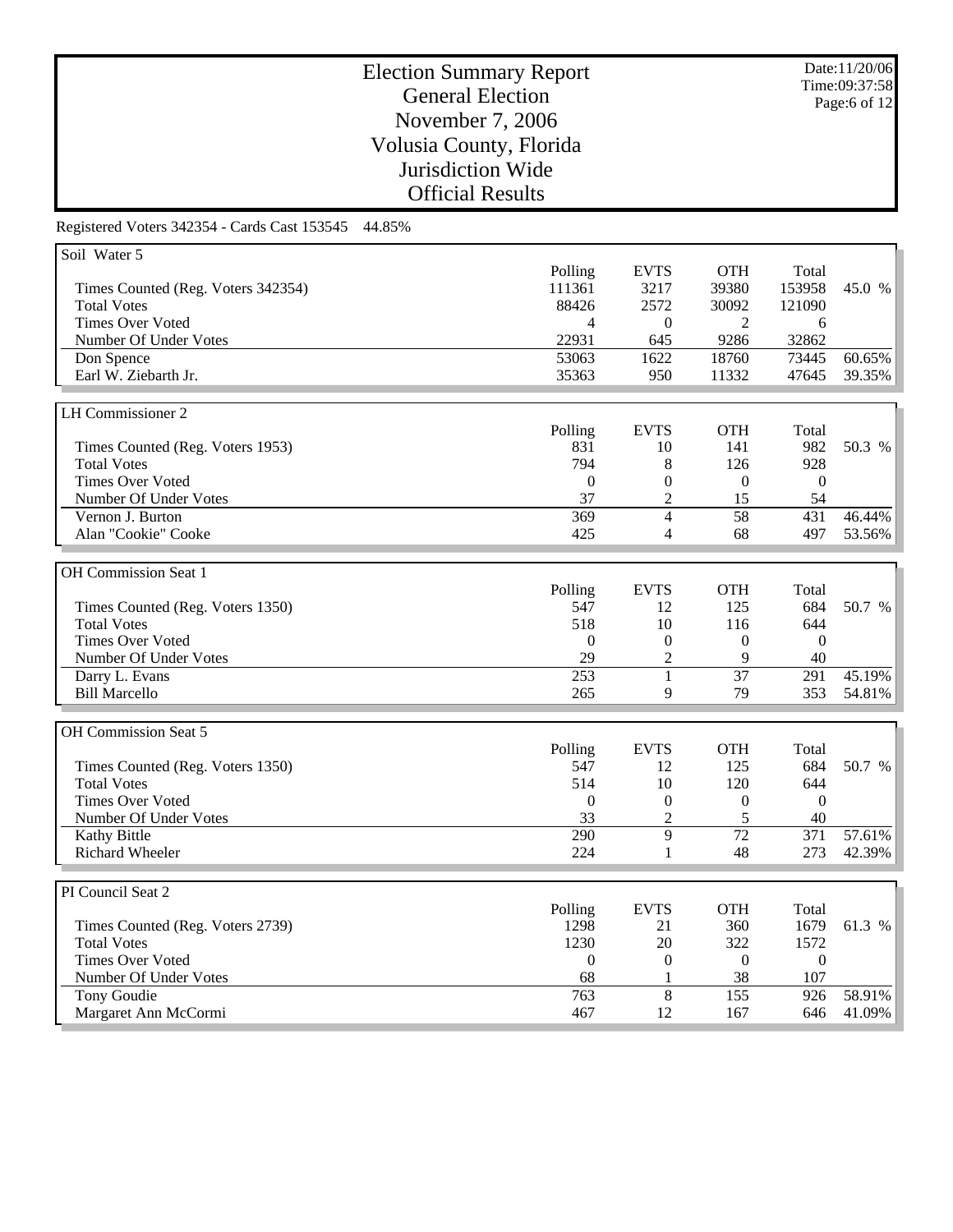Date:11/20/06 Time:09:37:58 Page:7 of 12

# Election Summary Report General Election November 7, 2006 Volusia County, Florida Jurisdiction Wide Official Results

| PI Council Seat 4                  |              |                  |                |                |        |
|------------------------------------|--------------|------------------|----------------|----------------|--------|
|                                    | Polling      | <b>EVTS</b>      | <b>OTH</b>     | Total          |        |
| Times Counted (Reg. Voters 2739)   | 1298         | 21               | 360            | 1679           | 61.3 % |
| <b>Total Votes</b>                 | 1210         | 19               | 322            | 1551           |        |
| <b>Times Over Voted</b>            | $\mathbf{0}$ | $\mathbf{0}$     | $\mathbf{0}$   | $\overline{0}$ |        |
| Number Of Under Votes              | 88           | $\overline{2}$   | 38             | 128            |        |
| Jim Hinson                         | 711          | 8                | 209            | 928            | 59.83% |
| <b>Edward Jackson</b>              | 499          | 11               | 113            | 623            | 40.17% |
|                                    |              |                  |                |                |        |
|                                    |              |                  |                |                |        |
| Amendment 1                        |              |                  |                |                |        |
|                                    | Polling      | <b>EVTS</b>      | <b>OTH</b>     | Total          |        |
| Times Counted (Reg. Voters 342354) | 111361       | 3217             | 39380          | 153958         | 45.0 % |
| <b>Total Votes</b>                 | 102089       | 2991             | 35241          | 140321         |        |
| <b>Times Over Voted</b>            | 2            | $\boldsymbol{0}$ | $\overline{4}$ | 6              |        |
| Number Of Under Votes              | 9270         | 226              | 4135           | 13631          |        |
| <b>YES</b>                         | 41593        | 1632             | 18520          | 61745          | 44.00% |
| NO                                 | 60496        | 1359             | 16721          | 78576          | 56.00% |
|                                    |              |                  |                |                |        |
| Amendment 3                        |              |                  |                |                |        |
|                                    | Polling      | <b>EVTS</b>      | <b>OTH</b>     | Total          |        |
| Times Counted (Reg. Voters 342354) | 111361       | 3217             | 39380          | 153958         | 45.0 % |
| <b>Total Votes</b>                 | 105158       | 3077             | 36856          | 145091         |        |
| <b>Times Over Voted</b>            | 7            | $\boldsymbol{0}$ | 8              | 15             |        |
| Number Of Under Votes              | 6196         | 140              | 2516           | 8852           |        |
| <b>YES</b>                         | 42281        | 1607             | 19887          | 63775          | 43.96% |
| NO                                 | 62877        | 1470             | 16969          | 81316          | 56.04% |
|                                    |              |                  |                |                |        |
|                                    |              |                  |                |                |        |
| Amendment 4                        |              |                  |                |                |        |
|                                    | Polling      | <b>EVTS</b>      | <b>OTH</b>     | Total          |        |
| Times Counted (Reg. Voters 342354) | 111361       | 3217             | 39380          | 153958         | 45.0 % |
| <b>Total Votes</b>                 | 106112       | 3035             | 37294          | 146441         |        |
| <b>Times Over Voted</b>            | 7            | $\overline{0}$   | 6              | 13             |        |
| Number Of Under Votes              | 5242         | 182              | 2080           | 7504           |        |
| <b>YES</b>                         | 46374        | 1516             | 17923          | 65813          | 44.94% |
| NO                                 | 59738        | 1519             | 19371          | 80628          | 55.06% |
|                                    |              |                  |                |                |        |
| Amendment 6                        |              |                  |                |                |        |
|                                    | Polling      | <b>EVTS</b>      | <b>OTH</b>     | Total          |        |
| Times Counted (Reg. Voters 342354) | 111361       | 3217             | 39380          | 153958         | 45.0 % |
| <b>Total Votes</b>                 | 106267       | 3108             | 37609          | 146984         |        |
| <b>Times Over Voted</b>            | 16           | $\mathbf{0}$     | 14             | 30             |        |
| Number Of Under Votes              | 5078         | 109              | 1757           | 6944           |        |
|                                    |              |                  |                |                |        |
| <b>YES</b>                         | 65571        | 2263             | 26852          | 94686          | 64.42% |
| NO                                 | 40696        | 845              | 10757          | 52298          | 35.58% |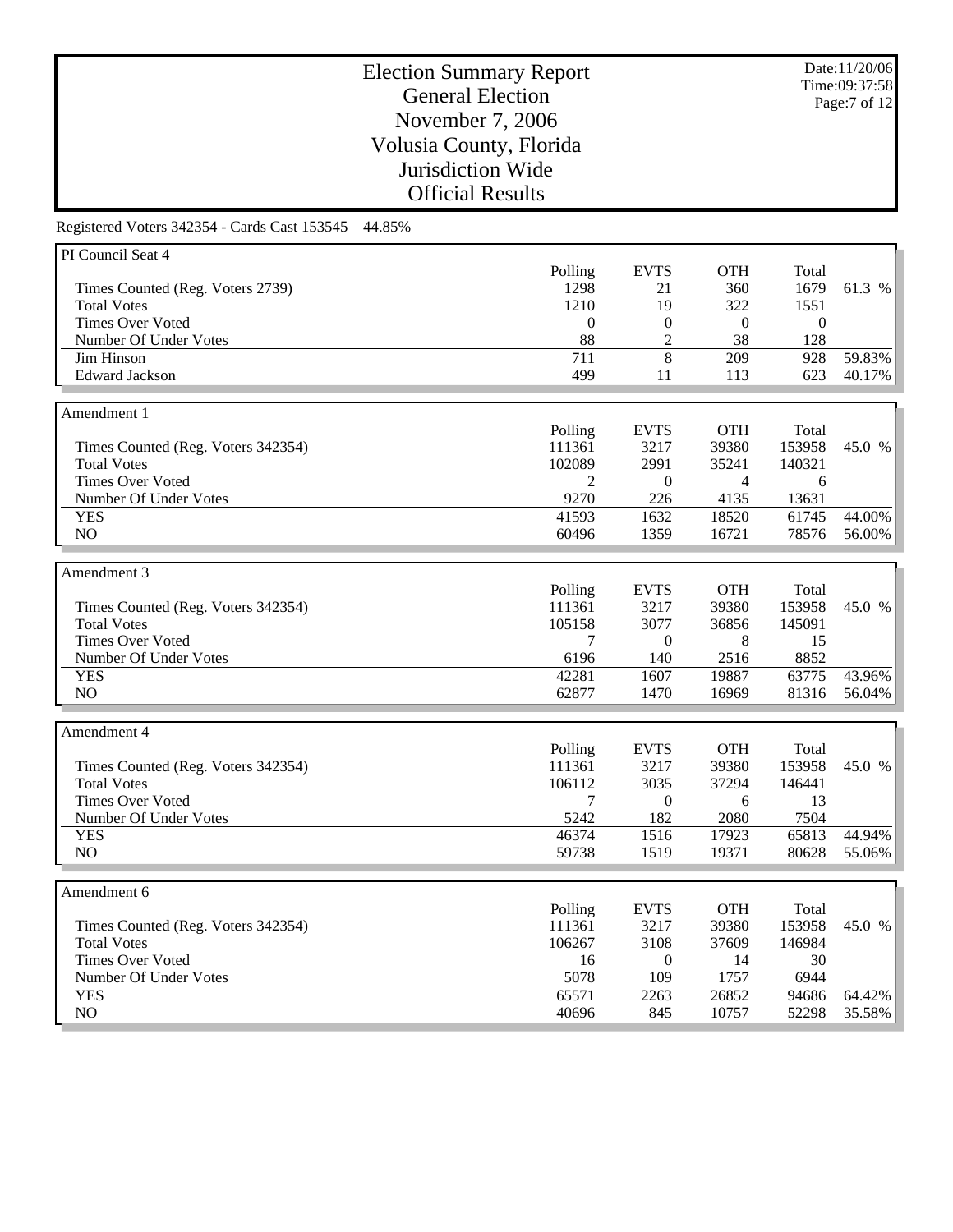Date:11/20/06 Time:09:37:58 Page:8 of 12

# Election Summary Report General Election November 7, 2006 Volusia County, Florida Jurisdiction Wide Official Results

| Amendment 7                             |                |                  |                |                |        |
|-----------------------------------------|----------------|------------------|----------------|----------------|--------|
|                                         | Polling        | <b>EVTS</b>      | <b>OTH</b>     | Total          |        |
| Times Counted (Reg. Voters 342354)      | 111361         | 3217             | 39380          | 153958         | 45.0 % |
| <b>Total Votes</b>                      | 105687         | 3110             | 37296          | 146093         |        |
| <b>Times Over Voted</b>                 | 1              | $\mathbf{0}$     | 3              | $\overline{4}$ |        |
| Number Of Under Votes                   | 5673           | 107              | 2081           | 7861           |        |
| <b>YES</b>                              | 67036          | 2260             | 27150          | 96446          | 66.02% |
| NO                                      | 38651          | 850              | 10146          | 49647          | 33.98% |
|                                         |                |                  |                |                |        |
| Amendment 8                             |                |                  |                |                |        |
|                                         |                |                  | <b>OTH</b>     |                |        |
|                                         | Polling        | <b>EVTS</b>      |                | Total          |        |
| Times Counted (Reg. Voters 342354)      | 111361         | 3217             | 39380          | 153958         | 45.0 % |
| <b>Total Votes</b>                      | 103858         | 3056             | 36446          | 143360         |        |
| <b>Times Over Voted</b>                 | 2              | $\boldsymbol{0}$ | 10             | 12             |        |
| Number Of Under Votes                   | 7501           | 161              | 2924           | 10586          |        |
| <b>YES</b>                              | 57894          | 2118             | 24761          | 84773          | 59.13% |
| NO                                      | 45964          | 938              | 11685          | 58587          | 40.87% |
|                                         |                |                  |                |                |        |
| <b>School Planning</b>                  |                |                  |                |                |        |
|                                         | Polling        | <b>EVTS</b>      | <b>OTH</b>     | Total          |        |
| Times Counted (Reg. Voters 342354)      | 111361         | 3217             | 39380          | 153958         | 45.0 % |
| <b>Total Votes</b>                      | 105123         | 3061             | 36499          | 144683         |        |
| <b>Times Over Voted</b>                 | 5              | $\boldsymbol{0}$ | 16             | 21             |        |
| Number Of Under Votes                   | 6233           | 156              | 2865           | 9254           |        |
| <b>YES</b>                              | 59402          | 2075             | 24222          | 85699          | 59.23% |
| N <sub>O</sub>                          | 45721          | 986              | 12277          | 58984          | 40.77% |
|                                         |                |                  |                |                |        |
|                                         |                |                  |                |                |        |
| Water Plan                              |                |                  |                |                |        |
|                                         | Polling        | <b>EVTS</b>      | <b>OTH</b>     | Total          |        |
| Times Counted (Reg. Voters 342354)      | 111361         | 3217             | 39380          | 153958         | 45.0 % |
| <b>Total Votes</b>                      | 100957         | 2820             | 35242          | 139019         |        |
| <b>Times Over Voted</b>                 | $\overline{4}$ | $\mathbf{0}$     | 10             | 14             |        |
| Number Of Under Votes                   | 10400          | 397              | 4128           | 14925          |        |
| <b>YES</b>                              | 41434          | 1421             | 17326          | 60181          | 43.29% |
| NO                                      | 59523          | 1399             | 17916          | 78838          | 56.71% |
|                                         |                |                  |                |                |        |
| <b>Comprehensive Planning Districts</b> |                |                  |                |                |        |
|                                         | Polling        | <b>EVTS</b>      | <b>OTH</b>     | Total          |        |
| Times Counted (Reg. Voters 342354)      | 111361         | 3217             | 39380          | 153958         | 45.0 % |
| <b>Total Votes</b>                      | 100891         | 2879             | 34677          | 138447         |        |
| <b>Times Over Voted</b>                 | 3              | $\overline{0}$   | $\overline{4}$ | 7              |        |
| Number Of Under Votes                   | 10467          | 338              | 4699           | 15504          |        |
| <b>YES</b>                              | 29985          | 1257             | 13273          | 44515          | 32.15% |
| NO                                      | 70906          | 1622             | 21404          | 93932          | 67.85% |
|                                         |                |                  |                |                |        |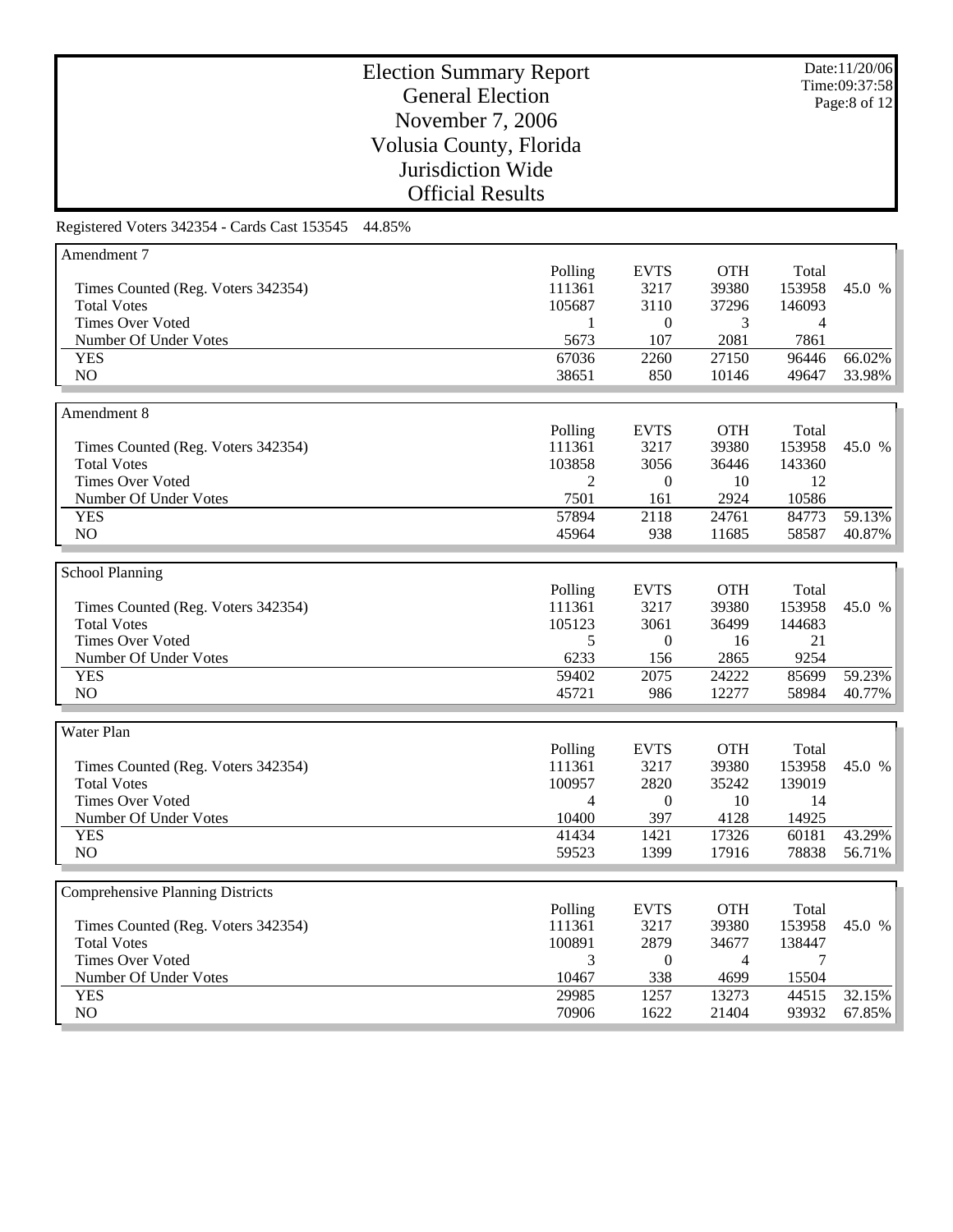Date:11/20/06 Time:09:37:58 Page:9 of 12

# Election Summary Report General Election November 7, 2006 Volusia County, Florida Jurisdiction Wide Official Results

| Growth Management Dispute Resolution                     |                  |                  |                  |                |        |
|----------------------------------------------------------|------------------|------------------|------------------|----------------|--------|
|                                                          | Polling          | <b>EVTS</b>      | <b>OTH</b>       | Total          |        |
| Times Counted (Reg. Voters 342354)                       | 111361           | 3217             | 39380            | 153958         | 45.0 % |
| <b>Total Votes</b>                                       | 100194           | 2883             | 34460            | 137537         |        |
| <b>Times Over Voted</b>                                  | 5                | $\boldsymbol{0}$ | 7                | 12             |        |
| Number Of Under Votes                                    | 11162            | 334              | 4913             | 16409          |        |
| <b>YES</b>                                               | 34732            | 1384             | 15001            | 51117          | 37.17% |
| $\rm NO$                                                 | 65462            | 1499             | 19459            | 86420          | 62.83% |
|                                                          |                  |                  |                  |                |        |
| County Council Vice Chair                                |                  |                  |                  |                |        |
|                                                          | Polling          | <b>EVTS</b>      | <b>OTH</b>       | Total          |        |
|                                                          | 111361           | 3217             | 39380            | 153958         |        |
| Times Counted (Reg. Voters 342354)<br><b>Total Votes</b> |                  |                  |                  |                | 45.0 % |
|                                                          | 98838            | 2906             | 34431            | 136175         |        |
| <b>Times Over Voted</b>                                  | 5                | $\overline{0}$   | $\overline{4}$   | 9              |        |
| Number Of Under Votes                                    | 12518            | 311              | 4945             | 17774          |        |
| <b>YES</b>                                               | 23723            | 1090             | 11314            | 36127          | 26.53% |
| NO                                                       | 75115            | 1816             | 23117            | 100048         | 73.47% |
|                                                          |                  |                  |                  |                |        |
| <b>County Council Compensation</b>                       |                  |                  |                  |                |        |
|                                                          | Polling          | <b>EVTS</b>      | <b>OTH</b>       | Total          |        |
| Times Counted (Reg. Voters 342354)                       | 111361           | 3217             | 39380            | 153958         | 45.0 % |
| <b>Total Votes</b>                                       | 100804           | 2928             | 35597            | 139329         |        |
| <b>Times Over Voted</b>                                  | 7                | $\overline{0}$   | 9                | 16             |        |
| Number Of Under Votes                                    | 10550            | 289              | 3774             | 14613          |        |
| <b>YES</b>                                               | 15794            | 532              | 5773             | 22099          | 15.86% |
| NO                                                       | 85010            | 2396             | 29824            | 117230         | 84.14% |
|                                                          |                  |                  |                  |                |        |
|                                                          |                  |                  |                  |                |        |
| <b>County Planning Authority</b>                         |                  |                  |                  |                |        |
|                                                          | Polling          | <b>EVTS</b>      | <b>OTH</b>       | Total          |        |
| Times Counted (Reg. Voters 342354)                       | 111361           | 3217             | 39380            | 153958         | 45.0 % |
| <b>Total Votes</b>                                       | 101320           | 2897             | 34838            | 139055         |        |
| <b>Times Over Voted</b>                                  | 5                | $\boldsymbol{0}$ | 3                | 8              |        |
| Number Of Under Votes                                    | 10036            | 320              | 4539             | 14895          |        |
| <b>YES</b>                                               | 33564            | 1160             | 14138            | 48862          | 35.14% |
| NO                                                       | 67756            | 1737             | 20700            | 90193          | 64.86% |
|                                                          |                  |                  |                  |                |        |
| <b>DBS</b> Referendum                                    |                  |                  |                  |                |        |
|                                                          | Polling          | <b>EVTS</b>      | <b>OTH</b>       | Total          |        |
| Times Counted (Reg. Voters 3611)                         | 1295             | 32               | 734              | 2061           | 57.1 % |
| <b>Total Votes</b>                                       | 1194             | 30               | 675              | 1899           |        |
| <b>Times Over Voted</b>                                  | $\boldsymbol{0}$ | $\boldsymbol{0}$ | $\boldsymbol{0}$ | $\overline{0}$ |        |
| Number Of Under Votes                                    | 101              | $\overline{2}$   | 59               | 162            |        |
| <b>YES</b>                                               | 650              | $\overline{18}$  | 411              | 1079           | 56.82% |
| NO                                                       |                  | 12               | 264              | 820            | 43.18% |
|                                                          | 544              |                  |                  |                |        |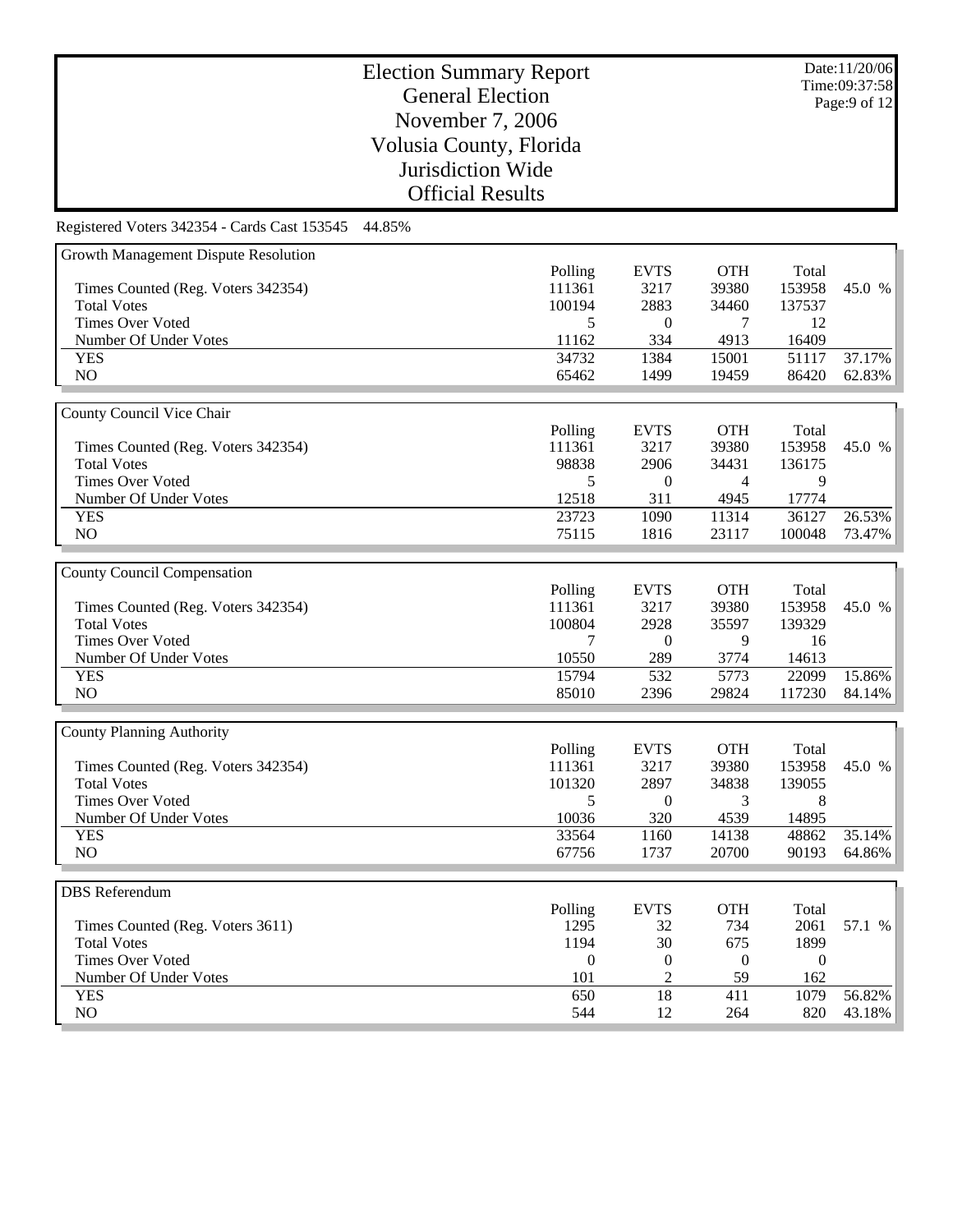Date:11/20/06 Time:09:37:58 Page:10 of 12

# Election Summary Report General Election November 7, 2006 Volusia County, Florida Jurisdiction Wide Official Results

| DeBary Question 1                 |                  |                  |                  |                |                  |
|-----------------------------------|------------------|------------------|------------------|----------------|------------------|
|                                   | Polling          | <b>EVTS</b>      | <b>OTH</b>       | Total          |                  |
| Times Counted (Reg. Voters 13782) | 5321             | 139              | 1446             | 6906           | 50.1 %           |
| <b>Total Votes</b>                | 5088             | 138              | 1398             | 6624           |                  |
| <b>Times Over Voted</b>           | $\theta$         | $\boldsymbol{0}$ | $\boldsymbol{0}$ | $\overline{0}$ |                  |
| Number Of Under Votes             | 233              | 1                | 48               | 282            |                  |
| <b>YES</b>                        | 3969             | 109              | 1222             | 5300           | 80.01%           |
| NO                                | 1119             | 29               | 176              | 1324           | 19.99%           |
|                                   |                  |                  |                  |                |                  |
| DeBary Question 2                 |                  |                  |                  |                |                  |
|                                   | Polling          | <b>EVTS</b>      | <b>OTH</b>       | Total          |                  |
| Times Counted (Reg. Voters 13782) | 5321             | 139              | 1446             | 6906           | 50.1 %           |
| <b>Total Votes</b>                | 5085             | 138              | 1396             | 6619           |                  |
| <b>Times Over Voted</b>           | $\boldsymbol{0}$ | $\mathbf{0}$     | 1                | 1              |                  |
| Number Of Under Votes             | 236              |                  | 49               | 286            |                  |
|                                   |                  | 1                |                  |                |                  |
| <b>YES</b>                        | 1346             | 48               | 440              | 1834           | 27.71%           |
| NO                                | 3739             | 90               | 956              | 4785           | 72.29%           |
|                                   |                  |                  |                  |                |                  |
| DeBary Question 3                 |                  |                  |                  |                |                  |
|                                   | Polling          | <b>EVTS</b>      | <b>OTH</b>       | Total          |                  |
| Times Counted (Reg. Voters 13782) | 5321             | 139              | 1446             | 6906           | 50.1 %           |
| <b>Total Votes</b>                | 5071             | 138              | 1408             | 6617           |                  |
| <b>Times Over Voted</b>           | $\mathbf{0}$     | $\boldsymbol{0}$ | $\boldsymbol{0}$ | $\overline{0}$ |                  |
| Number Of Under Votes             | 250              | 1                | 38               | 289            |                  |
| <b>YES</b>                        | 4257             | 121              | 1280             | 5658           | 85.51%           |
| NO                                | 814              | 17               | 128              | 959            | 14.49%           |
|                                   |                  |                  |                  |                |                  |
| DeBary Question 4                 |                  |                  |                  |                |                  |
|                                   | Polling          | <b>EVTS</b>      | <b>OTH</b>       | Total          |                  |
| Times Counted (Reg. Voters 13782) | 5321             | 139              | 1446             | 6906           | 50.1 %           |
| <b>Total Votes</b>                | 4980             | 136              | 1360             | 6476           |                  |
| <b>Times Over Voted</b>           | $\theta$         | $\boldsymbol{0}$ | $\overline{0}$   | $\theta$       |                  |
| Number Of Under Votes             | 341              | 3                | 86               | 430            |                  |
| <b>YES</b>                        | 2507             | 72               | 756              | 3335           | 51.50%           |
| NO                                | 2473             | 64               | 604              | 3141           | 48.50%           |
|                                   |                  |                  |                  |                |                  |
| DeBary Question 5                 |                  |                  |                  |                |                  |
|                                   |                  |                  |                  |                |                  |
|                                   |                  |                  |                  |                |                  |
|                                   | Polling          | <b>EVTS</b>      | <b>OTH</b>       | Total          |                  |
| Times Counted (Reg. Voters 13782) | 5321             | 139              | 1446             | 6906           | 50.1 %           |
| <b>Total Votes</b>                | 4946             | 133              | 1336             | 6415           |                  |
| <b>Times Over Voted</b>           | $\boldsymbol{0}$ | $\boldsymbol{0}$ | $\theta$         | $\mathbf{0}$   |                  |
| Number Of Under Votes             | 375              | 6                | 110              | 491            |                  |
| <b>YES</b><br>NO                  | 3744<br>1202     | 105<br>28        | 1149<br>187      | 4998<br>1417   | 77.91%<br>22.09% |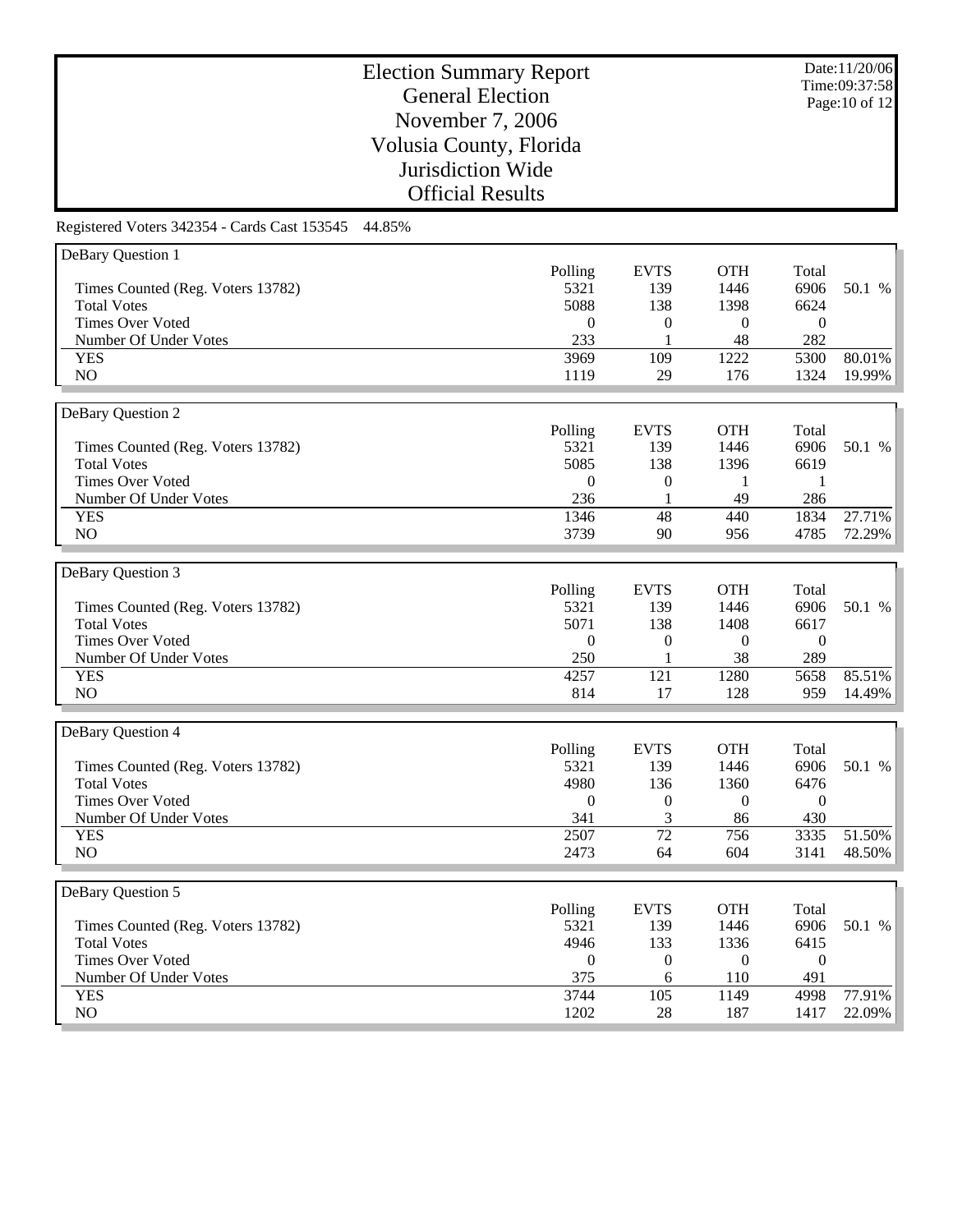Date:11/20/06 Time:09:37:58 Page:11 of 12

# Election Summary Report General Election November 7, 2006 Volusia County, Florida Jurisdiction Wide Official Results

| DeBary Referendum                    |                  |                  |                  |                  |        |
|--------------------------------------|------------------|------------------|------------------|------------------|--------|
|                                      | Polling          | <b>EVTS</b>      | <b>OTH</b>       | Total            |        |
| Times Counted (Reg. Voters 13782)    | 5321             | 139              | 1446             | 6906             | 50.1 % |
| <b>Total Votes</b>                   | 5043             | 136              | 1367             | 6546             |        |
| <b>Times Over Voted</b>              | $\boldsymbol{0}$ | $\boldsymbol{0}$ | $\boldsymbol{0}$ | $\overline{0}$   |        |
| Number Of Under Votes                | 278              | 3                | 79               | 360              |        |
| <b>YES</b>                           | 3217             | 97               | 1012             | 4326             | 66.09% |
| NO                                   | 1826             | 39               | 355              | 2220             | 33.91% |
|                                      |                  |                  |                  |                  |        |
| <b>Edgewater Height Amendment</b>    |                  |                  |                  |                  |        |
|                                      | Polling          | <b>EVTS</b>      | <b>OTH</b>       | Total            |        |
| Times Counted (Reg. Voters 15497)    | 4747             | 209              | 1752             | 6708             | 43.3 % |
| <b>Total Votes</b>                   | 4605             | 204              | 1686             | 6495             |        |
| <b>Times Over Voted</b>              | 3                | $\boldsymbol{0}$ | $\boldsymbol{0}$ | 3                |        |
| Number Of Under Votes                | 139              | 5                | 66               | 210              |        |
| <b>YES</b>                           | 2238             | 118              | 972              | 3328             | 51.24% |
| NO                                   | 2367             | 86               | 714              | 3167             | 48.76% |
|                                      |                  |                  |                  |                  |        |
|                                      |                  |                  |                  |                  |        |
| <b>Edgewater Exemption Amendment</b> |                  |                  |                  |                  |        |
|                                      | Polling          | <b>EVTS</b>      | <b>OTH</b>       | Total            |        |
| Times Counted (Reg. Voters 15497)    | 4747             | 209              | 1752             | 6708             | 43.3 % |
| <b>Total Votes</b>                   | 4536             | 201              | 1647             | 6384             |        |
| <b>Times Over Voted</b>              | 5                | $\mathbf{0}$     | $\overline{2}$   | 7                |        |
| Number Of Under Votes                | 206              | $\,8\,$          | 103              | 317              |        |
| <b>YES</b>                           | 1722             | 105              | 745              | 2572             | 40.29% |
| N <sub>O</sub>                       | 2814             | 96               | 902              | 3812             | 59.71% |
|                                      |                  |                  |                  |                  |        |
| <b>Edgewater Charter Amendment</b>   |                  |                  |                  |                  |        |
|                                      | Polling          | <b>EVTS</b>      | <b>OTH</b>       | Total            |        |
| Times Counted (Reg. Voters 15497)    | 4747             | 209              | 1752             | 6708             | 43.3 % |
| <b>Total Votes</b>                   | 4514             | 199              | 1650             | 6363             |        |
| <b>Times Over Voted</b>              | $\boldsymbol{0}$ | $\boldsymbol{0}$ | $\mathbf{0}$     | $\overline{0}$   |        |
| Number Of Under Votes                | 233              | 10               | 102              | 345              |        |
| <b>YES</b>                           | 2041             | 128              | 951              | 3120             | 49.03% |
| N <sub>O</sub>                       | 2473             | 71               | 699              | 3243             | 50.97% |
|                                      |                  |                  |                  |                  |        |
| <b>LH Charter Amendment</b>          |                  |                  |                  |                  |        |
|                                      | Polling          | <b>EVTS</b>      | <b>OTH</b>       | Total            |        |
| Times Counted (Reg. Voters 1953)     | 831              | 10               | 141              | 982              | 50.3 % |
| <b>Total Votes</b>                   | 777              | 9                | 139              | 925              |        |
| <b>Times Over Voted</b>              | $\boldsymbol{0}$ | $\boldsymbol{0}$ | $\boldsymbol{0}$ | $\boldsymbol{0}$ |        |
| Number Of Under Votes                | 54               | 1                | $\overline{2}$   | 57               |        |
| <b>YES</b>                           | 522              | $\overline{9}$   | 108              | $\overline{639}$ | 69.08% |
| NO                                   |                  |                  |                  |                  |        |
|                                      | 255              | $\overline{0}$   | 31               | 286              | 30.92% |